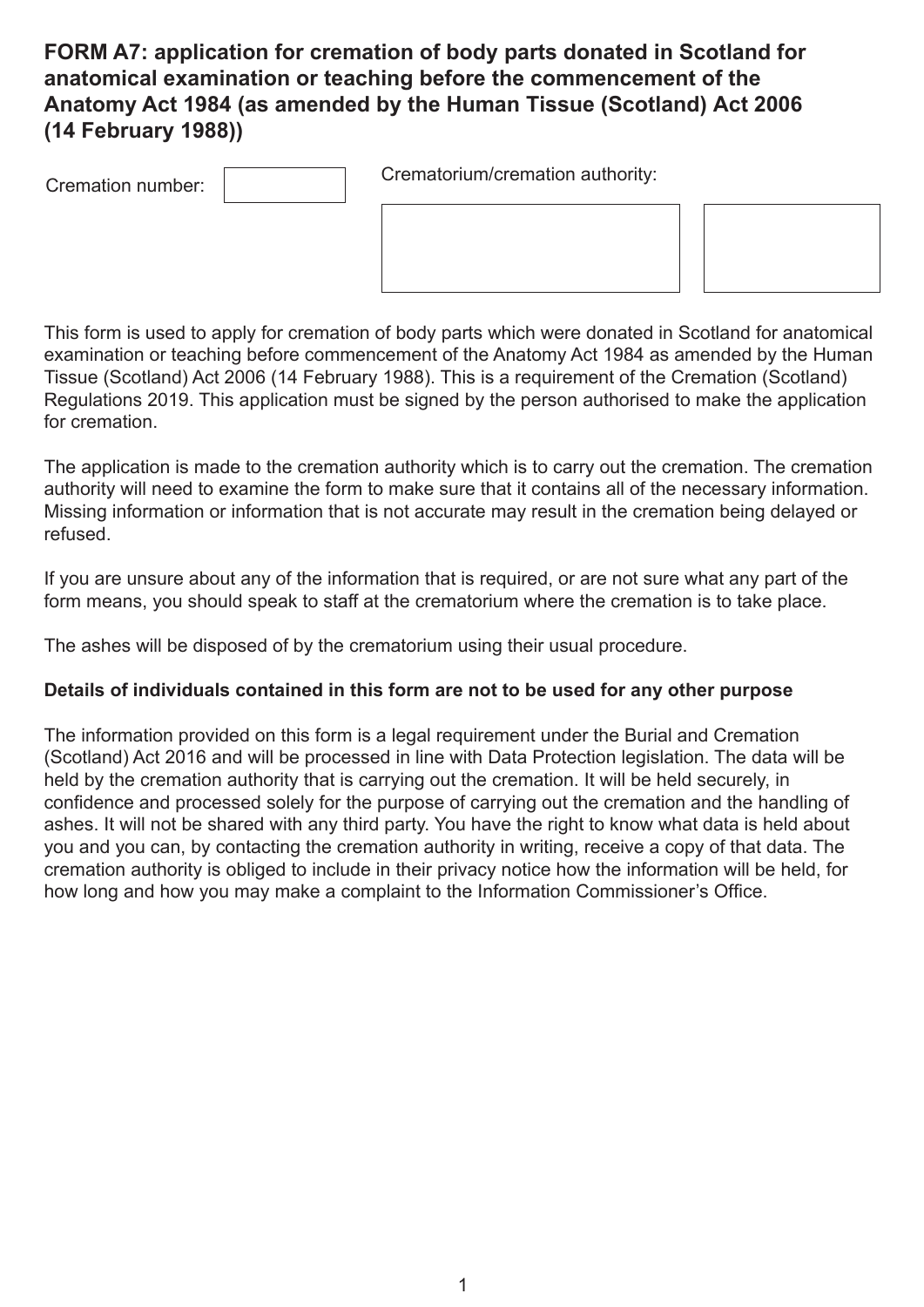## **Section 1: Application for cremation of body parts donated in Scotland for anatomical examination or teaching before the commencement of the Anatomy Act 1984 as amended by the Human Tissue (Scotland) Act 2006 (14 February 1988)**

| I, (name of Licensed Teacher of Anatomy/authorised person*) |  |
|-------------------------------------------------------------|--|
|                                                             |  |
|                                                             |  |

at (*name of Scottish university*)

request that the body parts(s) described below is/are cremated.

I confirm that the body part(s) described below were donated to or acquired by

(insert university name)

before the commencement of the Anatomy Act 1984 as amended by the Human Tissue (Scotland) Act 2006 (14 February 1988).

*\* The university may authorise a suitable person to complete Form A7 (such as a bequest co-ordinator)*

| Anatomy reference no.   Parts for disposal |  |
|--------------------------------------------|--|
|                                            |  |
|                                            |  |
|                                            |  |
|                                            |  |
|                                            |  |
|                                            |  |